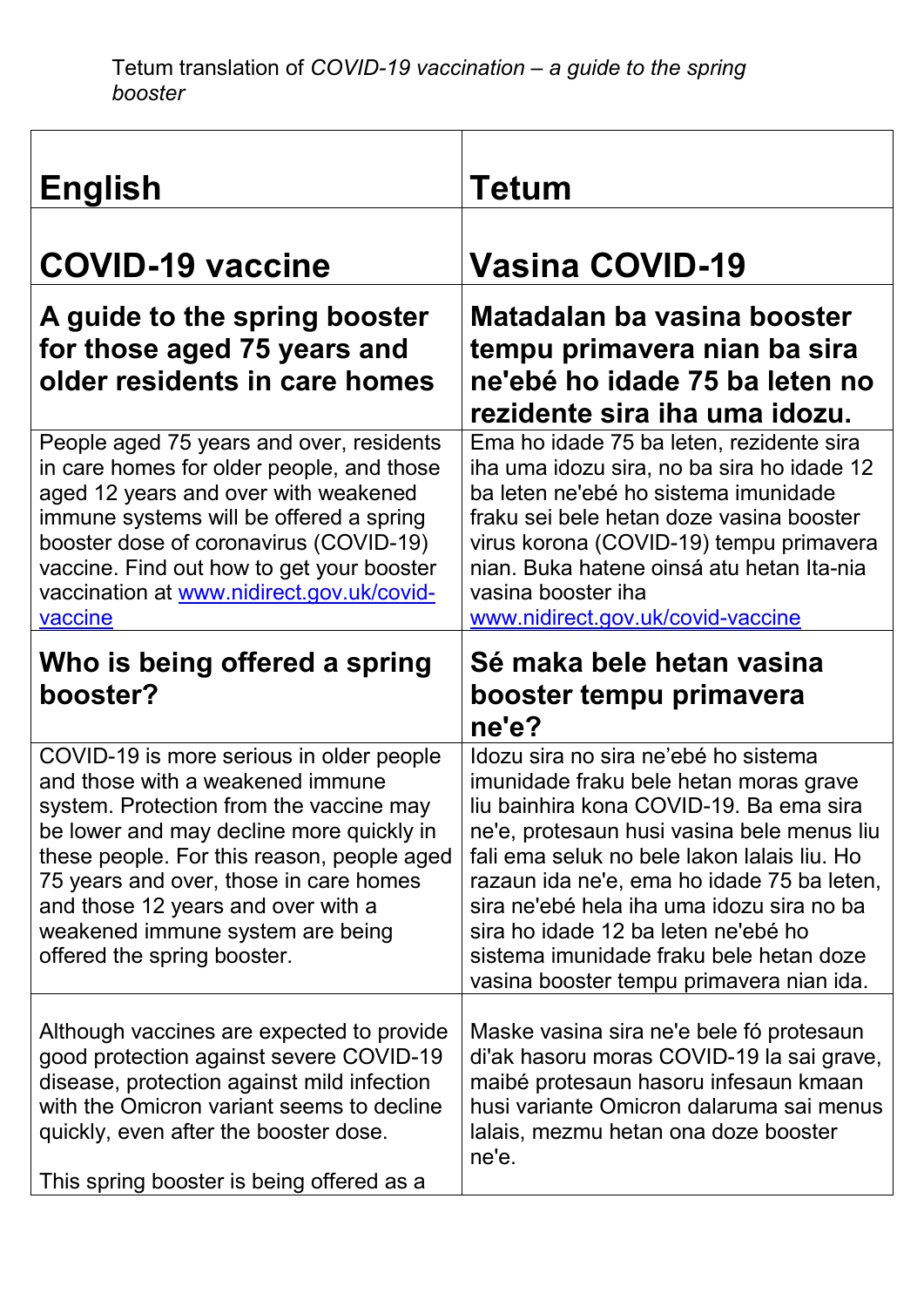| precaution to those at extremely high risk,<br>most of whom received their first booster<br>around 6 months ago. If the number of<br>infections increases over the summer, this<br>booster should help to reduce your risk of<br>being admitted to hospital with COVID-19.                                                                                                                                                                                                                                                                                                       | Booster tempu primavera nian oferese ba<br>ema nu'udar prevensaun ba sira ne'ebé ho<br>risku aas, liuliu sira ne'ebé simu ona sira-<br>nia booster primeiru iha fulan 6 liubá. Se<br>númeru infesaun aumenta iha tempu<br>veraun, booster ida ne'e sei ajuda atu<br>hamenus risku atu baixa ospitál ho moras<br>COVID-19.                                                                                                                                                                                                                                                                                                                                                              |
|----------------------------------------------------------------------------------------------------------------------------------------------------------------------------------------------------------------------------------------------------------------------------------------------------------------------------------------------------------------------------------------------------------------------------------------------------------------------------------------------------------------------------------------------------------------------------------|----------------------------------------------------------------------------------------------------------------------------------------------------------------------------------------------------------------------------------------------------------------------------------------------------------------------------------------------------------------------------------------------------------------------------------------------------------------------------------------------------------------------------------------------------------------------------------------------------------------------------------------------------------------------------------------|
| Timing of the spring booster<br>You should have the spring booster<br>around 6 months (and not before 3<br>months) since your last dose of vaccine.                                                                                                                                                                                                                                                                                                                                                                                                                              | Wainhira bele hetan booster<br>tempu primavera nian<br>Ita presiza simu booster tempu primavera<br>nian iha maizumenus fulan 6 (no la'os<br>molok fulan 3) depoizde Ita-nia doze<br>vasina ikus.                                                                                                                                                                                                                                                                                                                                                                                                                                                                                       |
| Which vaccine will you be<br>offered?                                                                                                                                                                                                                                                                                                                                                                                                                                                                                                                                            | Vasina tipu ida ne'ebé mak sei<br>fó ba Ita?                                                                                                                                                                                                                                                                                                                                                                                                                                                                                                                                                                                                                                           |
| You will be given a booster dose of either<br>Pfizer or Moderna vaccine. (You may be<br>offered the AstraZeneca vaccine if this is<br>what you had for your first doses and you<br>cannot receive either of the other<br>vaccines.) Both vaccines boost well and<br>have already been given to millions of<br>people in the UK.<br>Studies have shown those aged 18 and<br>over who can get the Moderna vaccine<br>only need a half dose to boost the immune<br>system well. This half dose of Moderna is<br>expected to have low rate of side effects<br>including myocarditis. | Ita sei simu doze booster ida husi vasina<br>Pfizer ka Moderna nian. (Karik pesoál<br>saúde sei oferese Ita vasina AstraZeneca<br>se vasina ida ne'e maka Ita simu duni iha<br>doze primeiru no Ita la bele simu vasina<br>tipu seluk nian.) Vasina rua ne'e aumenta<br>duni protesaun no fó ona ba ema miliaun<br>ba miliaun iha Reinu Unidu.<br>Peritu sira hatudu ona katak sira ne'ebé ho<br>idade 18 ba leten ne'ebé bele simu vasina<br>Moderna sei presiza de'it meia doze atu<br>hetan protesaun di'ak liu ba sistema<br>imunidade nian. Tuir peskiza ne'e, meia<br>doze husi vasina Moderna iha taxa efeitu<br>sekundáriu ne'ebé ki'ik inklui miokardite<br>(moras fuan ida). |
| You will be offered the right vaccine for<br>you which may be the same or different<br>from the vaccines that you had before.                                                                                                                                                                                                                                                                                                                                                                                                                                                    | Pesoál saúde sei oferese vasina ida<br>ne'ebé loos ba Ita. Ne'e bele hanesan ka<br>diferente husi vasina ne'ebé Ita simu ona.                                                                                                                                                                                                                                                                                                                                                                                                                                                                                                                                                          |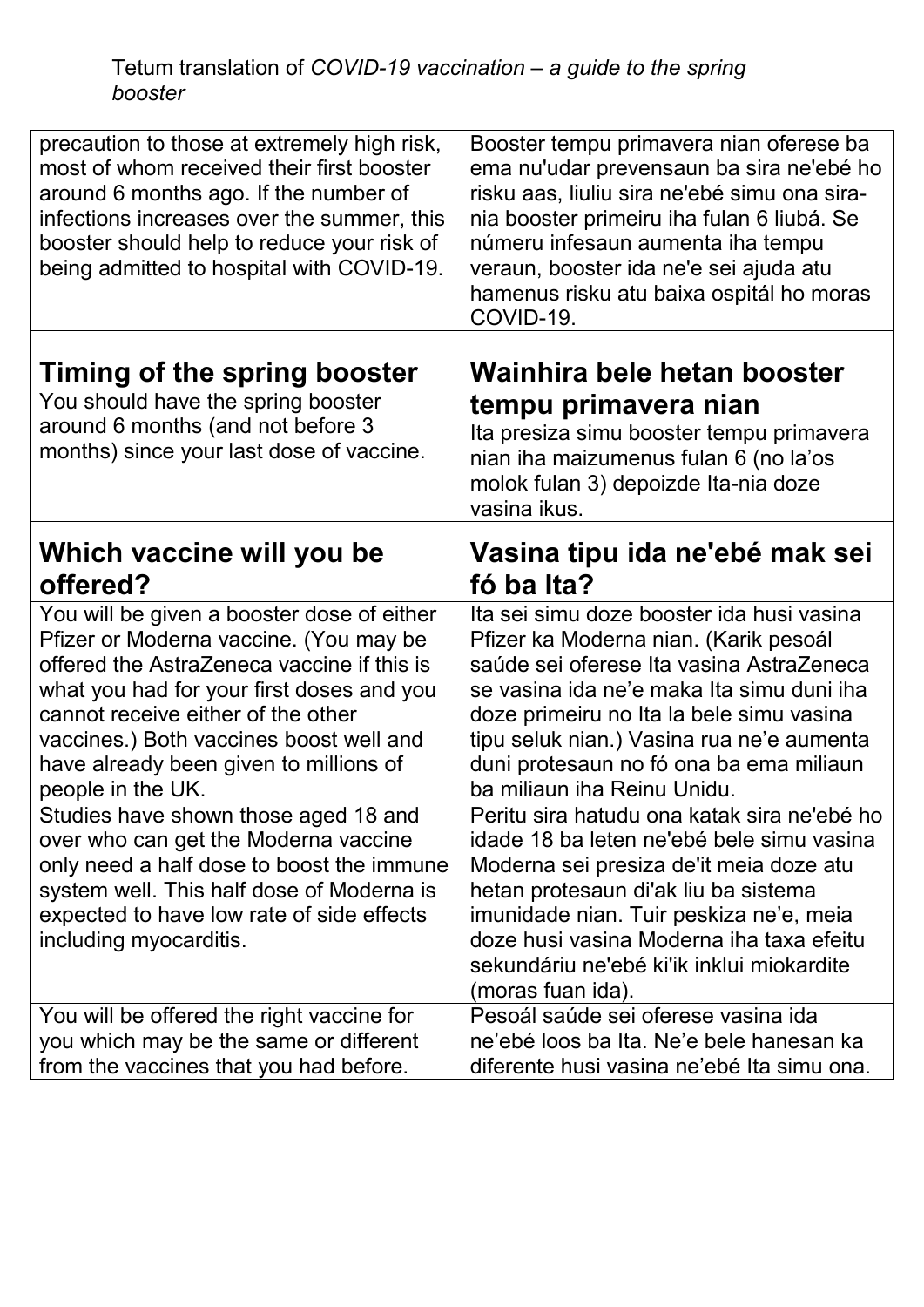| Who cannot take up the offer<br>of a spring booster                                                                                                                                     | Sé mak labele simu vasina<br>booster tempu primavera<br>nian?                                                                                                                                                        |
|-----------------------------------------------------------------------------------------------------------------------------------------------------------------------------------------|----------------------------------------------------------------------------------------------------------------------------------------------------------------------------------------------------------------------|
| There are very few people who should not<br>have this booster.                                                                                                                          | Iha ema balun de'it maka la bele simu<br>booster ne'e.                                                                                                                                                               |
| If you have had a severe reaction to a<br>previous dose of the vaccine you should<br>discuss this with your doctor.                                                                     | Se Ita hetan reasaun todan ba doze<br>primeiru husi vasina ne'e, Ita tenke ko'alia<br>kona-ba buat ne'e ho Ita-nia doutór.                                                                                           |
| <b>Common side effects</b>                                                                                                                                                              | Efeitu sekundáriu jerál inklui:                                                                                                                                                                                      |
| As with your previous dose the common<br>side effects are the same for all COVID-19<br>vaccines used in the UK, and include:                                                            | Hanesan ho Ita-nia doze molok nian, efeitu<br>sekundáriu jerál maka hanesan ba tipu<br>vasina COVID-19 hotu ne'ebé uza ona iha<br>Reinu Unidu, no inklui:                                                            |
| having a painful, heavy feeling and<br>$\bullet$<br>tenderness in the arm where you<br>had your injection. This tends to be<br>worst around 1 to 2 days after the<br>vaccine            | liman ne'ebé hetan sona sei moras,<br>$\bullet$<br>todan no mamar. Ida ne'e sei<br>aumenta aat iha loron 1-2 depoizde<br>simu ona vasinasaun ne'e                                                                    |
| feeling tired<br>$\bullet$                                                                                                                                                              | sente kolen                                                                                                                                                                                                          |
| headache<br>$\bullet$                                                                                                                                                                   | ulun-moras                                                                                                                                                                                                           |
| general aches, or mild flu like<br>$\bullet$<br>symptoms                                                                                                                                | isin moras baibain, sintoma moras<br>gripe kmaan                                                                                                                                                                     |
| You can rest and take paracetamol (follow<br>the dose advice in the packaging) to help<br>make you feel better.                                                                         | Ita bele deskansa no bele hemu ai-moruk<br>paracetamol (ho doze maka sujere ona iha<br>ninia falun) atu halo Ita sente di'ak.                                                                                        |
| Although a fever can occur within a day or<br>two of vaccination, if you have any other<br>COVID-19 symptoms or your fever lasts<br>longer, stay at home and arrange to have<br>a test. | Maske isin manas bele akontese iha loron<br>ida ka rua nia laran depoizde vasinasaun,<br>se Ita hetan sintoma COVID-19 seluk ka<br>se Ita-nia isin manas kleur liu, entaun hela<br>iha uma no aranja atu halo teste. |
| Symptoms following vaccination normally<br>last less than a week. If your symptoms<br>seem to get worse or if you are concerned,<br>contact your GP.                                    | Sintomas ne'ebé mosu depoizde simu ona<br>vasinasaun ne'e baibain la to'o semana<br>ida. Se Ita nia sintomas sira ne'e aumenta<br>aat ka se Ita preokupa, kontaktu ba Ita-nia<br>doutór.                             |
| You can also report suspected side effects<br>of vaccines and medicines through the                                                                                                     | Ita mós bele reporta efeitu sekundáriu<br>ne'ebé Ita deskonfia husi vasina ne'e ka                                                                                                                                   |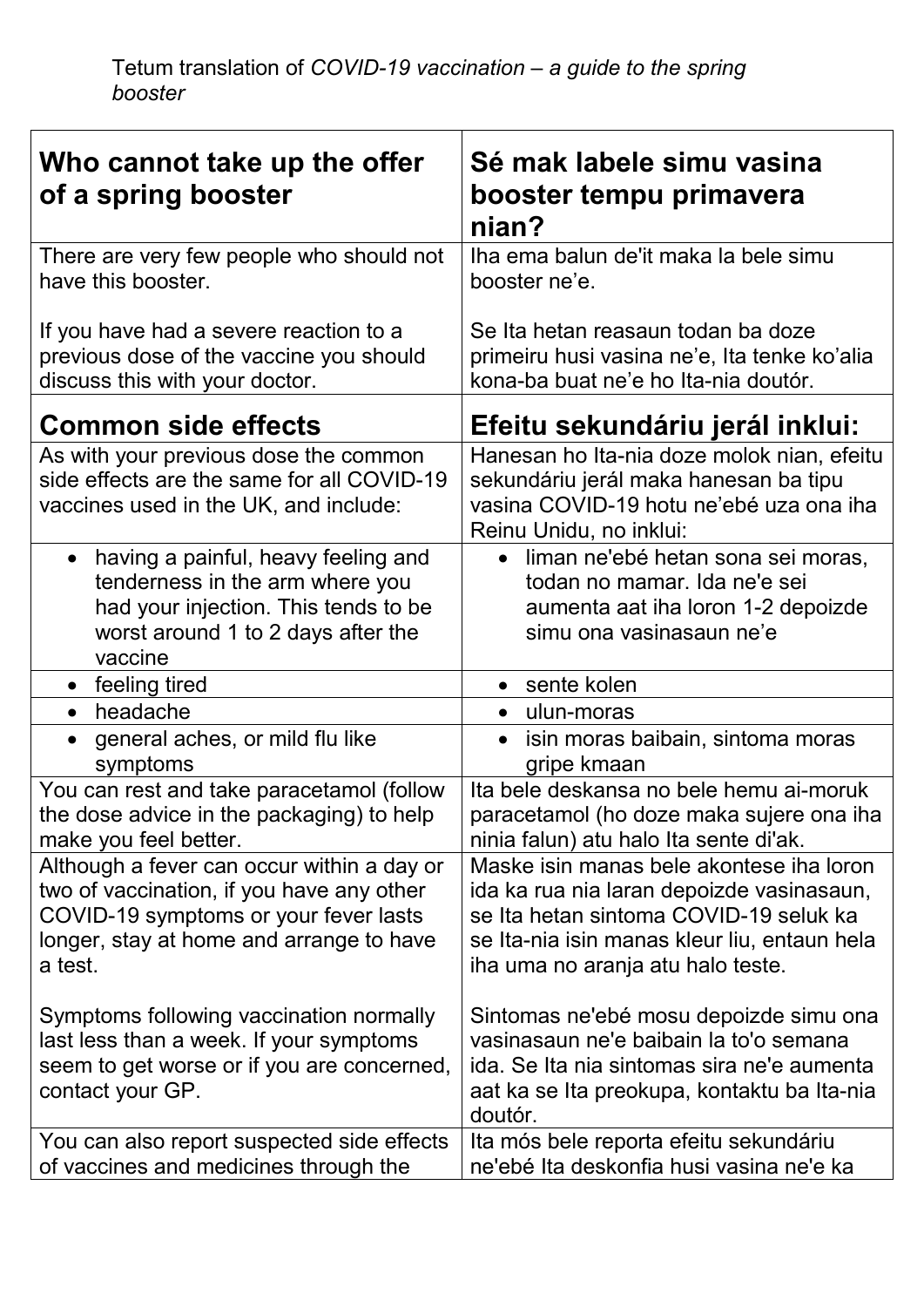Tetum translation of *COVID-19 vaccination – a guide to the spring booster*

| Yellow Card scheme. You can do this<br>online by searching Coronavirus Yellow<br>Card or by downloading the Yellow Card<br>app.                                                          | husi ai-moruk seluk sira liu husi Eskema<br>Yellow Card. Ita bele halo ida ne'e online<br>hodi buska "Coronavirus Yellow Card"<br>(Kartaun Kinur Virus Korona) ka hodi                                                                                                 |
|------------------------------------------------------------------------------------------------------------------------------------------------------------------------------------------|------------------------------------------------------------------------------------------------------------------------------------------------------------------------------------------------------------------------------------------------------------------------|
| Please see the end of this document for<br>more details.                                                                                                                                 | download aplikasaun Yellow Card.<br>Favór haree iha dokumentu ne'e nia rohan<br>atu hetan detalla barak liu tan.                                                                                                                                                       |
| Serious side effects                                                                                                                                                                     | Efeitu sekundáriu sériu:                                                                                                                                                                                                                                               |
| Worldwide, there have also been very rare<br>cases of inflammation of the heart called<br>myocarditis or pericarditis reported after<br>Pfizer and Moderna COVID-19 vaccines.            | Iha mundu tomak, iha mós kazu moras<br>bubu-fuan ne'ebé mosu raru liu, moras<br>ne'e bolu miokardite ka perikardite reporta<br>ona depoizde simu ona vasina Pfizer no<br>vasina Moderna COVID-19.                                                                      |
| These cases have been seen mostly in<br>younger men within several days after<br>vaccination. Most of these people<br>recovered and felt better following rest and<br>simple treatments. | Kazu hirak ne'e, hare mosu ona liuliu ba<br>mane joven sira ne'ebé akontese de'it iha<br>loron hirak depoizde simu ona vasinasaun.<br>Balun husi ema hirak ne'e rekupera lalais<br>no sente diak liu depoizde sira ba<br>deskansa no simu tratamentu simplés<br>de'it. |
| You should seek medical advice urgently<br>from your GP or Emergency Department if,<br>after vaccination, you experience:                                                                | Ita presiza ba buka akonsellamentu<br>médiku ho urjente husi Ita-nia doutór ka<br>Servisu Emerjénsia se depoizde<br>vasinasaun Ita esperiénsia:                                                                                                                        |
| • chest pain                                                                                                                                                                             | hirus-matan sente moras<br>$\bullet$                                                                                                                                                                                                                                   |
| shortness of breath<br>$\bullet$                                                                                                                                                         | iis badak                                                                                                                                                                                                                                                              |
| feelings of having a fast-beating,<br>$\bullet$<br>fluttering, or pounding heart                                                                                                         | fuan sente hanesan tuku-tuku<br>makaas, nakdedar, ka bebar                                                                                                                                                                                                             |
| If you have had serious side effects after a<br>previous dose of the vaccine you should<br>discuss this with your doctor.                                                                | Se Ita iha ona efeitu sekundáriu sériu<br>depoizde vasina ida uluk, Ita tenke ko'alia<br>kona-ba buat ne'e ho Ita-nia doutór.                                                                                                                                          |
| Can you still catch COVID-19<br>after having the vaccine?                                                                                                                                | Ita sei bele hetan COVID-19<br>depoizde simu vasina ne'e ka<br>lae?                                                                                                                                                                                                    |
| The COVID-19 vaccination will reduce the<br>chance of you suffering from COVID-19<br>disease. It may take a few days for your<br>body to build up some protection from the<br>booster.   | Vasina COVID-19 sei hamenus<br>posibilidade atu Ita sofre husi moras<br>COVID-19. Presiza loron balu para Ita-nia<br>isin dezenvolve protesaun ruma husi<br>vasina ne'e.                                                                                               |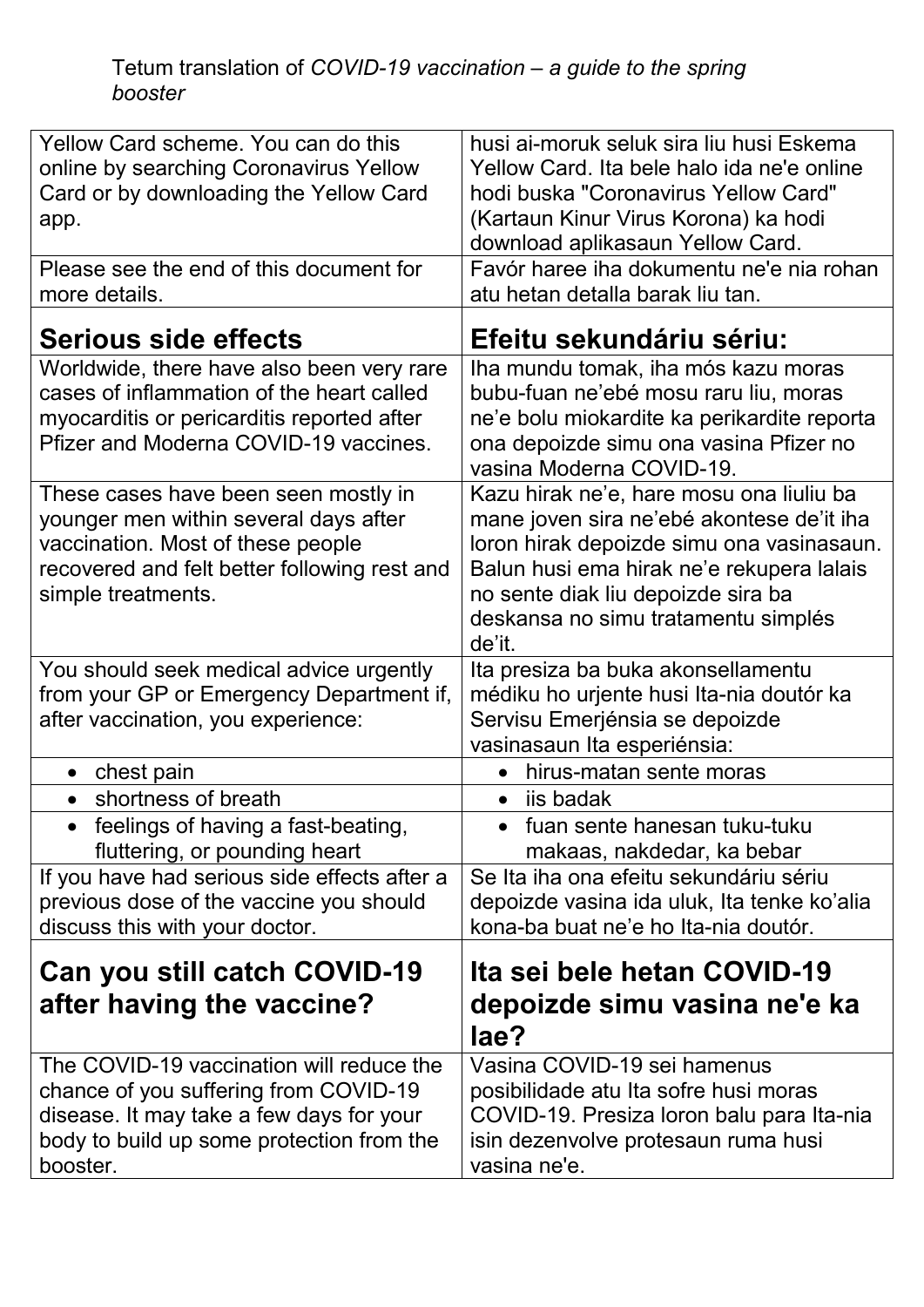## Tetum translation of *COVID-19 vaccination – a guide to the spring booster*

| Like all medicines, no vaccine is<br>completely effective – some people may<br>still get COVID-19 despite having a<br>vaccination, but this should be less severe.                                                                                                                                    | Hanesan ai-moruk sira seluk, laiha vasina<br>ida mak kompletamente efetivu – ema<br>balun sei bele hetan COVID-19 maske<br>hetan ona vasinasaun, maibé baibain<br>moras ne'e ladún grave.                                                                                                                                                                                     |
|-------------------------------------------------------------------------------------------------------------------------------------------------------------------------------------------------------------------------------------------------------------------------------------------------------|-------------------------------------------------------------------------------------------------------------------------------------------------------------------------------------------------------------------------------------------------------------------------------------------------------------------------------------------------------------------------------|
| If you have not had all your<br>vaccinations                                                                                                                                                                                                                                                          | Sé Ita seidauk simu Ita-nia<br>vasina kompletu                                                                                                                                                                                                                                                                                                                                |
| If you have not yet had either of your first<br>two doses of the vaccine you should have<br>them as soon as possible.                                                                                                                                                                                 | Sé Ita seidauk simu doze primeiru ka doze<br>segundu husi vasina ne'e, Ita tenke simu<br>sira lalais kedas.                                                                                                                                                                                                                                                                   |
| If you missed your first booster or third<br>dose (for those with weakened immune<br>system), you should have this spring<br>booster as soon as possible.                                                                                                                                             | Se Ita la simu Ita-nia booster dahuluk ka<br>doze datoluk (ba sira ne'ebé iha sistema<br>imunidade ne'ebé fraku), Ita presiza simu<br>kedas vasina booster tempu primavera<br>nian.                                                                                                                                                                                           |
| You may need another booster as well as<br>your usual flu injection in the autumn.                                                                                                                                                                                                                    | Karik Ita sei presiza booster seluk hamutuk<br>ho Ita-nia injesaun gripe iha tempu autonu.                                                                                                                                                                                                                                                                                    |
| If you have a COVID-19<br>positive result, when can you<br>have a spring booster?                                                                                                                                                                                                                     | Se Ita hetan rezultadu positivu<br>COVID-19, wainhira mak Ita                                                                                                                                                                                                                                                                                                                 |
| If you are unwell, wait until you have<br>recovered to have your vaccine. If you<br>have had confirmed COVID-19 you should<br>ideally wait 4 weeks before having your<br>spring booster. You should not attend a<br>vaccine appointment if you are self-<br>isolating or waiting for a COVID-19 test. | bele simu vasina booster<br>tempu primavera nian?<br>Se Ita moras, hein to'o wainhira Ita<br>rekupera ona atu simu Ita-nia vasina. Se<br>Ita konfirmadu hetan COVID-19, di'ak liu<br>atu Ita hein semana 4 molok simu Ita-nia<br>vasina booster tempu primavera nian. Ita<br>labele atende markasaun vasina se Ita<br>izola-an hela ka hein rezultadu teste<br>COVID-19 nian. |
| <b>Further information</b>                                                                                                                                                                                                                                                                            | Informasaun kle'an liu tan                                                                                                                                                                                                                                                                                                                                                    |
| An information leaflet on what to expect<br>after vaccination is available to download<br>at www.pha.site/COVID19InfoMaterials                                                                                                                                                                        | Folleta informasaun ida kona-ba saida<br>maka bele akontese depoizde simu ona<br>vasinasaun ne'e disponivél hela atu<br>karrega iha<br>www.pha.site/COVID19InfoMaterials                                                                                                                                                                                                      |